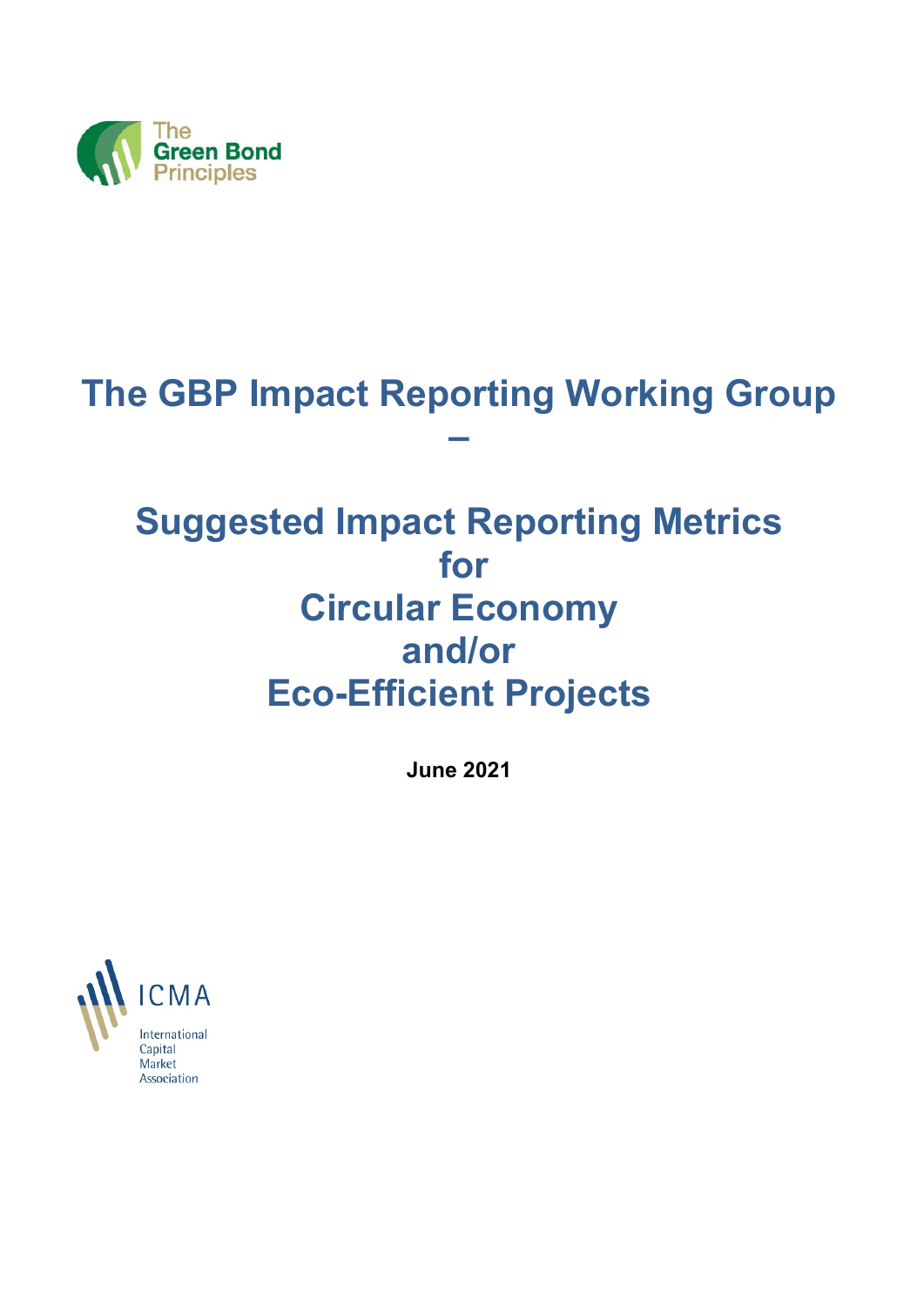The preparation of this material was **led by an informal Technical Working Group comprising EBRD, KfW, NIB and The World Bank, and kindly co-ordinated by EBRD**. Special thanks are extended to this Technical Working Group, for their detailed work, that drove the preparation of this document. **The material also benefitted from generous input from members of the Impact Reporting Working Group** with support from ICMA.

The GBP Impact Reporting Working Group currently consists of the following organisations:

**Working Group Coordinators for Impact Metrics:**

# **EBRD KfW**

# **Working Group Members:**

| Actiam                                   | Luxembourg Stock Exchange              |
|------------------------------------------|----------------------------------------|
| American Carbon Registry                 | <b>Mainstreet Investment Partners</b>  |
| Amundi                                   | Mirova                                 |
| Anglian Water                            | Mizuho International                   |
| <b>Ashurst HK</b>                        | Moody's                                |
| Axa IM                                   | <b>Morgan Stanley</b>                  |
| <b>Bank of America Merrill Lynch</b>     | <b>Natixis</b>                         |
| <b>BlackRock</b>                         | Nordea                                 |
| <b>BNP Paribas</b>                       | Nordic Investment Bank (NIB)           |
| Carbone4                                 | OP Corporate Bank                      |
| Cassa Depositi e Prestiti                | <b>PIMCO</b>                           |
| Ceres                                    | Rating and Investment Information      |
| <b>CICERO Shades of Green</b>            | Santander CIB                          |
| <b>Climate Bond Initiative</b>           | SFIL/CAFFIL                            |
| <b>EDF</b>                               | Skandinaviska Enskilda Banken (SEB)    |
| European Investment Bank (EIB)           | Social Value Institute                 |
| <b>HSBC</b>                              | Société Générale                       |
| I-Care & Consult                         | South Pole                             |
| <b>ICE Data Services</b>                 | Sustainalytics                         |
| Impact Investment Exchange (IIX)         | <b>UN Women</b>                        |
| <b>ING</b>                               | White & Case                           |
| Inter-American development Bank (IADB)   | <b>World Bank</b>                      |
| International Finance Corporation (IFC)  | World Wide Fund for Nature (WWF)       |
| Institutional Shareholder Services (ISS) | Yale Initiative on Sustainable Finance |
| Kommunalbanken                           | Zurich Insurance                       |
| London Stock Exchange                    |                                        |
|                                          |                                        |
|                                          |                                        |
|                                          |                                        |
|                                          |                                        |
|                                          |                                        |
|                                          |                                        |
|                                          |                                        |
|                                          |                                        |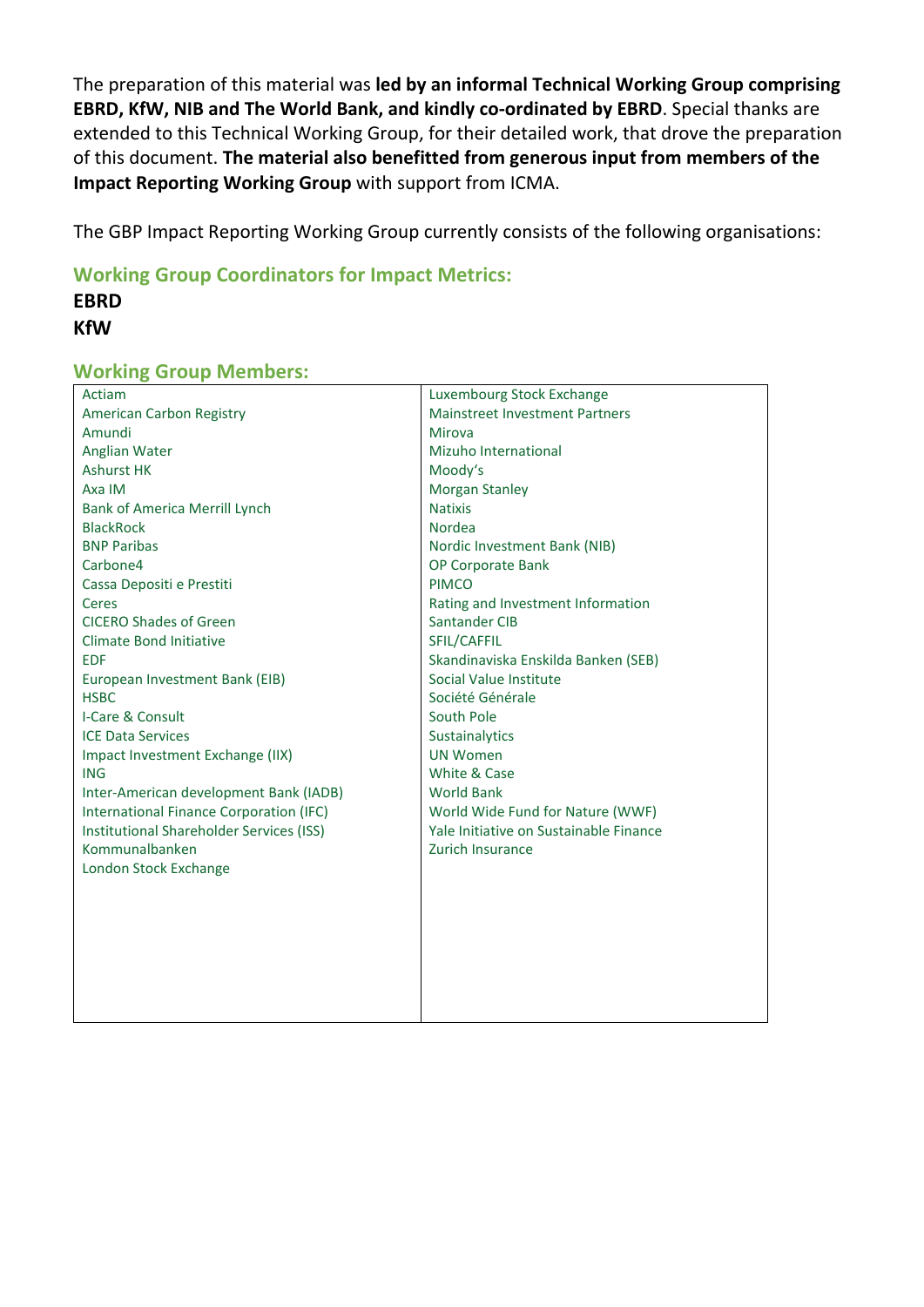# **Green Bonds**

# **Working Towards a Harmonised Framework for Impact Reporting for Circular Economy Projects and Eco-Efficiency Projects**

#### **June 2021**

#### **Introduction**

**The overall goal of the green bond market is to promote and amplify the important role that financial markets can play in helping to address environmental issues.** By explicitly specifying the environmentally beneficial projects to which the bond proceeds are directed, Green Bonds allow investors to assess and direct capital to environmentally sustainable investments. It is assumed that the Green Bonds referred to in this document are aligned with the Green Bond Principles (GBP)<sup>[1](#page-2-0)</sup>. The GBP help enhance the integrity and transparency of environmental finance, including through recommending impact reporting.

**In December 2015, a working group of eleven International Financial Institutions (IFIs) published a "Harmonized**  Framework for Impact Reporting"<sup>[2](#page-2-1)</sup>. The framework outlined core principles and recommendations for impact reporting in order to provide issuers with reference and guidance for the development of their own reporting and provided core indicators and reporting templates for energy efficiency and renewable energy projects. **In common with the release of harmonised frameworks for impact reporting on** sustainable water and wastewater management projects (in June 2017), for sustainable waste management and resource-efficiency projects<sup>[3](#page-2-2)</sup> (in February 2018) for clean transportation projects (in June 2018), for green buildings (in March 2019), and biodiversity projects (in April 2020), and climate adaptation projects (in December 2020), **this document builds on the earlier framework and outlines a harmonised framework for impact reporting on eco-efficient and circular economy projects.** This is one of the ten broad categories of eligibility for Green Projects under the GBP.

This document summarises the conclusions of an informal technical working group,<sup>[4](#page-2-3)</sup> which has received broader input through the Impact Reporting Working Group convened by the GBP Executive Committee. It has been requested by many in the investor community, as reflected both in the GBP and in the responses to the formal consultations conducted by the GBP in 2016-2020.

The GBP recommend the use of both qualitative performance indicators and, where feasible, quantitative performance measures with the disclosure of the key underlying methodology and/or assumptions used in the quantitative determination. This document provides **core quantitative indicators for eco-efficient and circular economy projects as well as reference reporting templates** that issuers can adapt to their own circumstances. These templates make reference to the most commonly used indicators, however, the working group acknowledges that other indicators might be relevant as well, particularly since the development of indicators for circular economy is an on-going task at international level.

All recommendations, indicators and templates need to be compatible with different approaches to the management of proceeds, which can be based on allocations to either individual projects or project portfolios.

<span id="page-2-0"></span><sup>1</sup> See: <https://www.icmagroup.org/sustainable-finance/>

<span id="page-2-1"></span><sup>2</sup> See[: http://www.icmagroup.org/assets/documents/Regulatory/Green-Bonds/20151202-0530-FINALRevised-Proposal.pdf](http://www.icmagroup.org/assets/documents/Regulatory/Green-Bonds/20151202-0530-FINALRevised-Proposal.pdf)

<span id="page-2-2"></span><sup>3</sup> See: [https://www.icmagroup.org/assets/documents/Regulatory/Green-Bonds/Handbook-Harmonized-Framework-for-Impact-](https://www.icmagroup.org/assets/documents/Regulatory/Green-Bonds/Handbook-Harmonized-Framework-for-Impact-Reporting-December-2020-151220.pdf)[Reporting-December-2020-151220.pdf](https://www.icmagroup.org/assets/documents/Regulatory/Green-Bonds/Handbook-Harmonized-Framework-for-Impact-Reporting-December-2020-151220.pdf)

<span id="page-2-3"></span><sup>4</sup> Participants: European Bank for Reconstruction and Development (EBRD), International Bank for Reconstruction and Development (IBRD), Kreditanstalt für Wiederaufbau (KfW), and Nordic Investment Bank (NIB).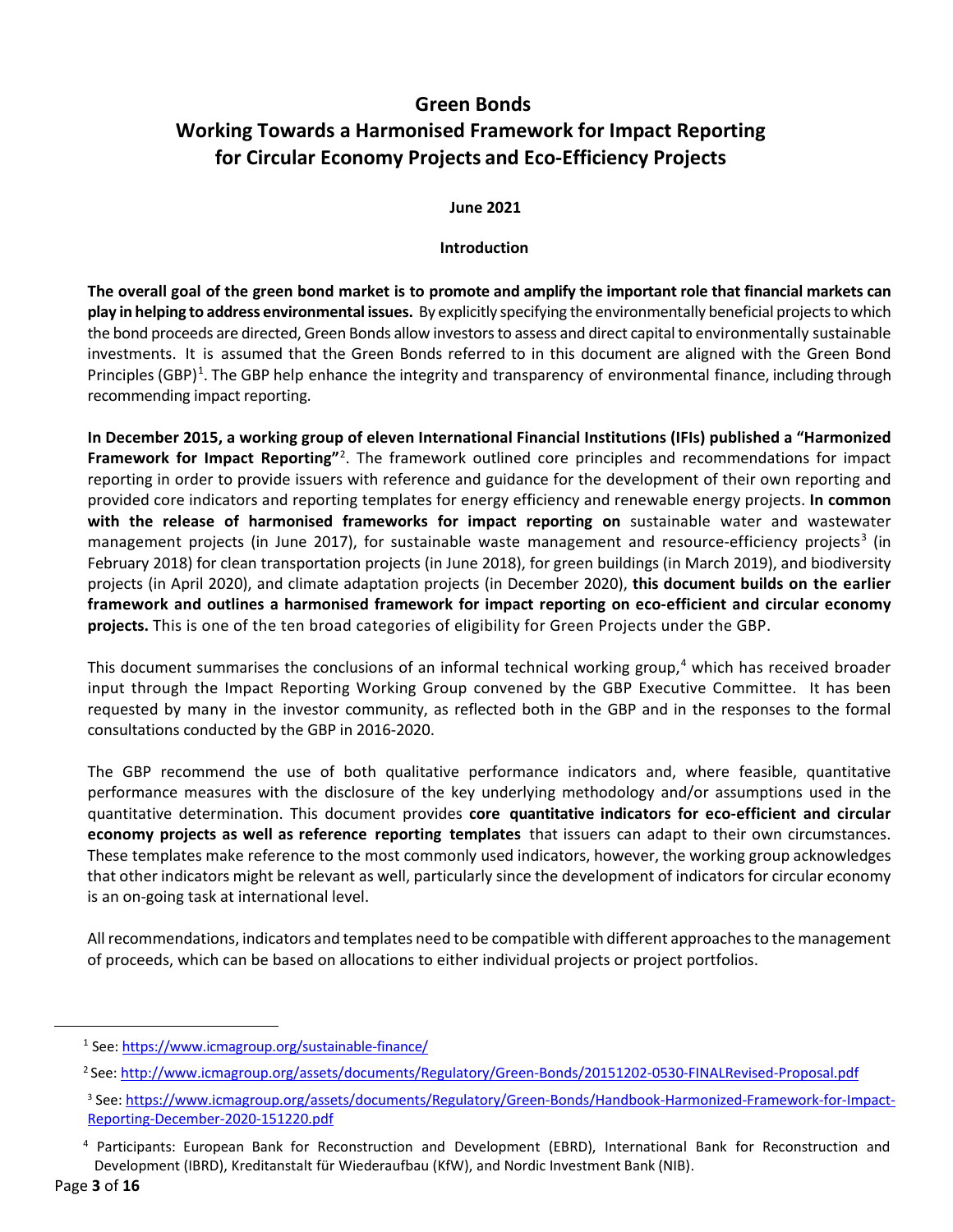# **Suggested Impact Reporting Metrics for Circular Economy and/or Eco-Efficient Projects:**

#### **Introduction:**

The indicators proposed herein aim to capture and illustrate the environmental and sustainability benefits of circular economy and/or eco-efficient projects, which are recognised by the GBP under one of the ten broad categories of eligibility for Green Projects:

**"circular economy adapted products, production technologies and processes (such as the design and introduction of** reusable, recyclable and refurbished materials, components and products; circular tools and services)**; and/or certified eco-efficient products"**

This document builds on previous work published by the GBP Impact Reporting Working Group, including that entitled "Suggested Impact Reporting Metrics for Waste Management and Resource-Efficiency Project" in February 2018, and thus the indicators proposed here are supplementary and specific for circular economy and/or eco-efficiency projects.

While this document proposes certain quantitative impact reporting metrics, the GBP also encourages issuers to provide qualitative information, which is especially relevant in relation to circular economy projects. Such qualitative information is encouraged to provide for a meaningful contextualisation of the baseline situation and the improved solution as a result of the project (e.g. achievement of circularity). For circular economy projects, qualitative information is especially important in order to highlight how a project, a component of a project and/or a business contributes substantially to the circular economy, thereby differentiating it from linear resource efficiency projects that optimise or reduce resource use, but without increasing value retention or value recovery. The geographical context is relevant, for instance, in understanding what biodegradable waste may be considered as waste. Qualitative information is also critical in understanding, the management and mitigation of risks associated with projects such as when the use of bio-based inputs may be deemed to jeopardise food sources.

In contrast to the linear economy of "take-make-waste", the circular economy may be understood to design out waste and pollution, maintain the utility and the value of materials and products for as long as possible while minimising the need for material and other resource inputs, such as energy, water and land, as well as to use/re-use waste productively for alternative eco-efficient resources and products. While the definition may also be extended to the regeneration of natural systems, this may be better covered through the Green Bond Principles eligible Green Project category of "environmentally sustainable management of living natural resources and land use". The authors of this document acknowledge the importance of harmonisation for such projects, for which additional suitable indicators will need to be developed in the future.

While it is acknowledged that energy recovery from waste is not only preferable to landfill, it may also contribute to climate change mitigation through minimising the use of fossil fuels, it is not deemed to contribute substantially to the circular economy, especially by comparison with projects that reprocess waste into new products or materials. Any climate change mitigation co-benefits should, therefore, reference the suggested [impact reporting metrics for](https://www.icmagroup.org/sustainable-finance/impact-reporting/)  [Renewable Energy/Energy Efficiency Projects](https://www.icmagroup.org/sustainable-finance/impact-reporting/) .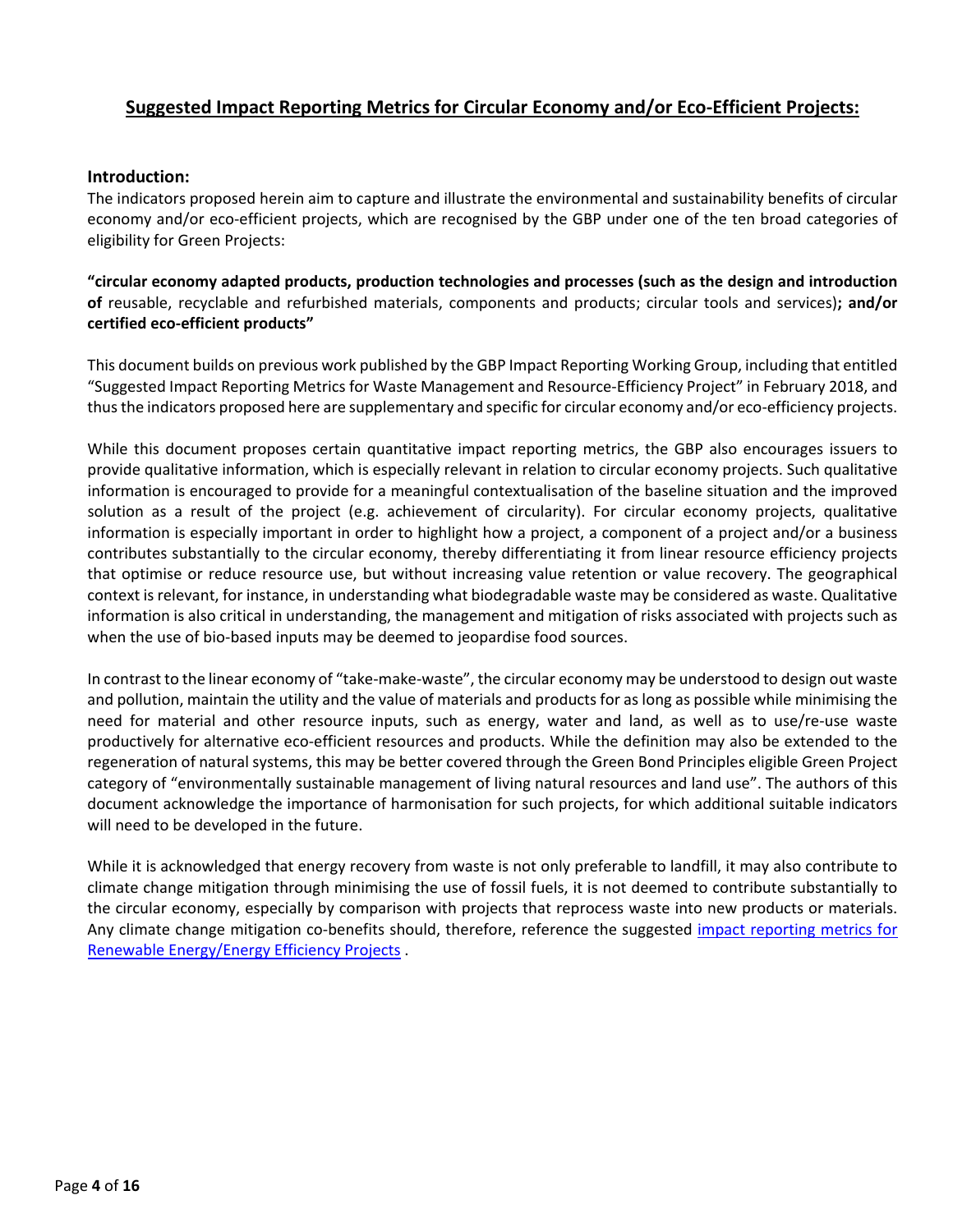The circular economy has been presented in the following Value Hill Business Model<sup>[5](#page-4-0)</sup> schematic form:



As can be seen from this diagrammatic representation, the circular economy focuses on the following key components:

| Repair           | Repair and maintain a product to restore it to its original function.                   |
|------------------|-----------------------------------------------------------------------------------------|
| Re-use           | Reusing a product for its original function that is in good condition.                  |
| <b>Refurbish</b> | Restoring, reconditioning and updating an old product to a requisite quality.           |
| Remanufacture    | Reusing and refurbishing parts of a discarded products for a new product with the same  |
|                  | function, or repurpose the product or part for a new product with a different function. |
| Recycle          | Recovering materials from waste for reprocessing into new products or materials,        |
|                  | whether for the original or other purposes.                                             |

# *Note: A high-quality circularity of material should be favoured over downcycling. Also, energy recovery should not be included.*

These 5 "R's" of the circular economy have been further extended to cover the importance of "**rethinking**" the design of products and their use, including through the design of multi-functional products and through a focus on re-use through sharing. The "removal" of toxic chemicals in a redesigned product further extends the list of "R"s.

As reflected both in the schematic and the "Rs", in contrast to linear resource efficiency projects, the positive impact of circular economy projects may be assessed by the reduced input and/or substitution of virgin, finite resources (e.g. through the use of recycled or renewable content), increased asset utilisation (e.g. through designing for durability or sharing models) and in the extended or enhanced value of the output (e.g. through product design for repair, new products with circular features or regenerated natural assets). Further guidance and criteria to assist issuers in identifying circular economy projects or components can be found in the European Commission report: ["Categorisation system for the circular economy"](https://op.europa.eu/en/publication-detail/-/publication/ca9846a8-6289-11ea-b735-01aa75ed71a1) which provides a sector-agnostic approach for activities contributing

<span id="page-4-0"></span><sup>&</sup>lt;sup>5</sup> From: Elisa Achterberg, Jeroen Hinfelaar, Nancy Bocken, "The Value Hill Business Model Tool: identifying gaps and opportunities in a circular network" (2016)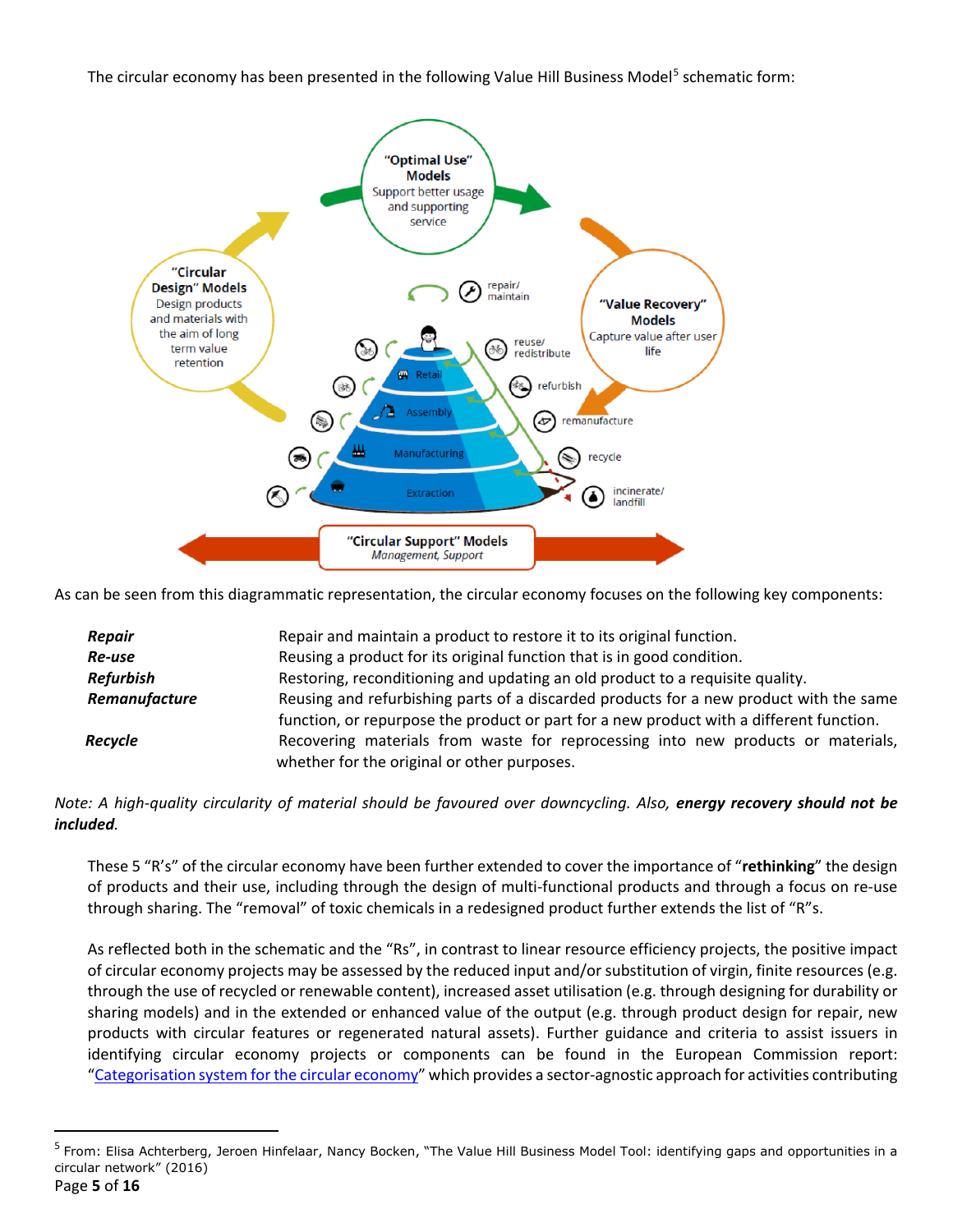to circular economy.<sup>[6](#page-5-0)</sup> In addition, the Ellen MacArthur Foundation's paper "*[Financing the circular economy -](https://www.ellenmacarthurfoundation.org/assets/downloads/Financing-the-circular-economy.pdf) [Capturing the opportunity"](https://www.ellenmacarthurfoundation.org/assets/downloads/Financing-the-circular-economy.pdf)[7](#page-5-1)* provides an overview of circular practices, growth drivers and examples in 10 key sectors, selected to demonstrate a broad range of circular economy opportunities.

The proposed core and other sustainability indicators are designed to facilitate quantitative reporting at a project and/or at a portfolio level across geographies.

For meaningful aggregation of indicators across projects, consistency in the methods of calculation, baselines and benchmarks would be required. Thus, for the purpose of data quality, issuers are encouraged to disclose additional technical reports and/or data verification protocols where additional information could be provided as well as links to the sources of such data and methods of calculation $8$ .

While an evaluation of circular economy projects should typically be assessed on a lifecycle basis, in connection with Green Bond issuance that may be significantly shorter than the expected lifetime of the project, this can be translated into a per annum impact, as reflected in the suggested indicators.

<span id="page-5-0"></span><sup>&</sup>lt;sup>6</sup> In future, the EU taxonomy is expected to provide a framework with specific criteria to support the identification and validation of activities that substantially contribute to the circular economy across various sectors.

<span id="page-5-1"></span><sup>7</sup> <https://www.ellenmacarthurfoundation.org/assets/downloads/Financing-the-circular-economy.pdf>

<span id="page-5-2"></span><sup>8</sup> Issuer-level tools exist e.g. Circulytics[: https://www.ellenmacarthurfoundation.org/resources/apply/circulytics-measuring-circularity](https://www.ellenmacarthurfoundation.org/resources/apply/circulytics-measuring-circularity)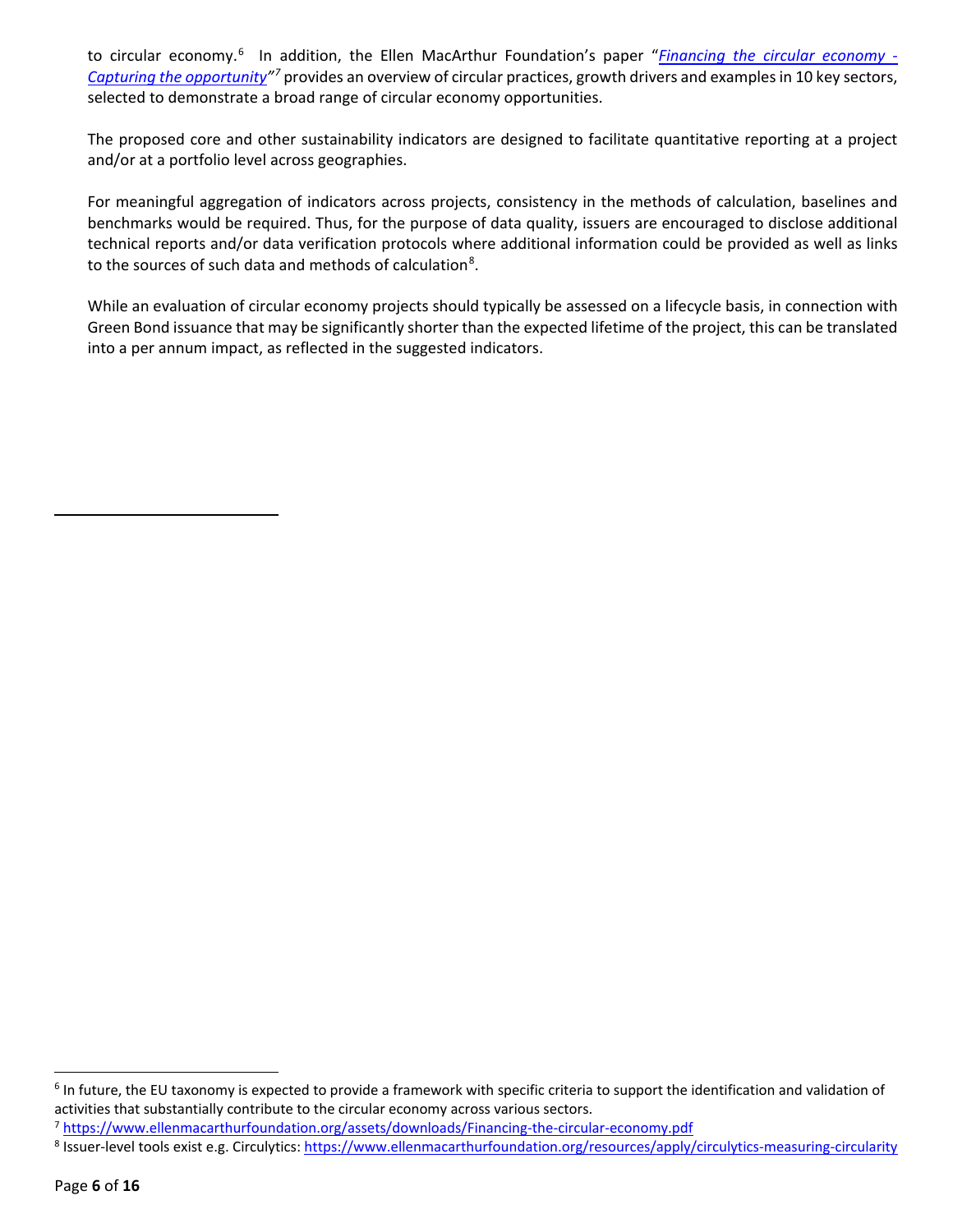# **Core Indicators for Circular Economy and Eco-Efficiency Projects:**

# **A. Circular Design and Production Projects**

# **#1) Design, development, sustainable production and/or use of materials (including bio-based materials), components and products that are reusable, recyclable or certified compostable**

- *Indicators:*
	- o *The % increase in materials, components and products that are reusable, recyclable, and/or certified compostable as a result of the project and/or in absolute amount in tonnes p.a.*
	- o *The increased proportion of circular materials produced as a % of the total material production of the project*
	- o *Waste that is prevented, minimised, reused or recycled before and after the project in % of total waste and/or as absolute amount in tonnes p.a.*
	- o *Reduction or removal of harmful substances (persistent, carcinogenic, mutagenic, reprotoxic) used in % in comparison to the original design and/or in absolute amount in tonnes p.a.*

## **#2) Design and production of components, products and assets that support the circular economy through increasing the functionality, durability, modularity and ease of repair**

- *Indicators:*
	- o *Increase in components, products or assets with circular design as a result of the project in valorised amount, in % of the total product portfolio, and/or absolute amount in tonnes p.a.*
	- o *The extended warranty period compared to the market standard in years, or the expected extension of lifetime in years (compared to the equivalent linear product's expected lifetime)*
	- o *The % of single use products replaced by products designed and produced for reuse*

#### **#3) Substitution of virgin materials with secondary raw materials and by-products**

- *Indicators:*
	- o *The % and/or absolute amount in tonnes p.a. of virgin raw materials that are substituted by secondary raw materials and by-products from manufacturing processes*

## Benchmarks:

*Internationally recognised benchmark standards, including current EU standards for the quality of materials/products as well as use of chemical substances (e.g. REACH), Cradle to Cradle Product Institute's C2C Guideline***[9](#page-6-0)** *, the ISCC Certification System[10](#page-6-1), or APR Postconsumer Resin (PCR) Certification Program[11](#page-6-2)*

#### Notes:

- *Bio-based materials should be clearly traceable to regenerative or sustainable biomass production and not induce significant competition for land and water use regarding the sourcing of raw agricultural material.*
- *Clear labelling for recyclability and compostability is best practice, (e.g*  [https://www.oneplanetnetwork.org/resource/can-i-recycle-global-mapping-and-assessment-standards-labels](https://www.oneplanetnetwork.org/resource/can-i-recycle-global-mapping-and-assessment-standards-labels-and-claims-plastic-packaging)[and-claims-plastic-packaging](https://www.oneplanetnetwork.org/resource/can-i-recycle-global-mapping-and-assessment-standards-labels-and-claims-plastic-packaging) and [https://bpiworld.org/products.html\)](https://bpiworld.org/products.html)
- *Reference should be made to relevant legislation, international conventions and/or protocols to ensure that the secondary raw materials and by-products are not harmful.*

# **B. Circular Use**

## **#4) Production of new products or assets from redundant products and assets that have been repurposed, refurbished or remanufactured**

<span id="page-6-2"></span>

<span id="page-6-1"></span><span id="page-6-0"></span><sup>9</sup> [https://cdn.c2ccertified.org/resources/certification/standard/v4\\_2nd\\_draft\\_docs\\_FOR\\_PUBLIC\\_COMMENT\\_FINAL\\_071420.pdf](https://cdn.c2ccertified.org/resources/certification/standard/v4_2nd_draft_docs_FOR_PUBLIC_COMMENT_FINAL_071420.pdf) <sup>10</sup> <https://www.iscc-system.org/about/circular-economy/certification-examples>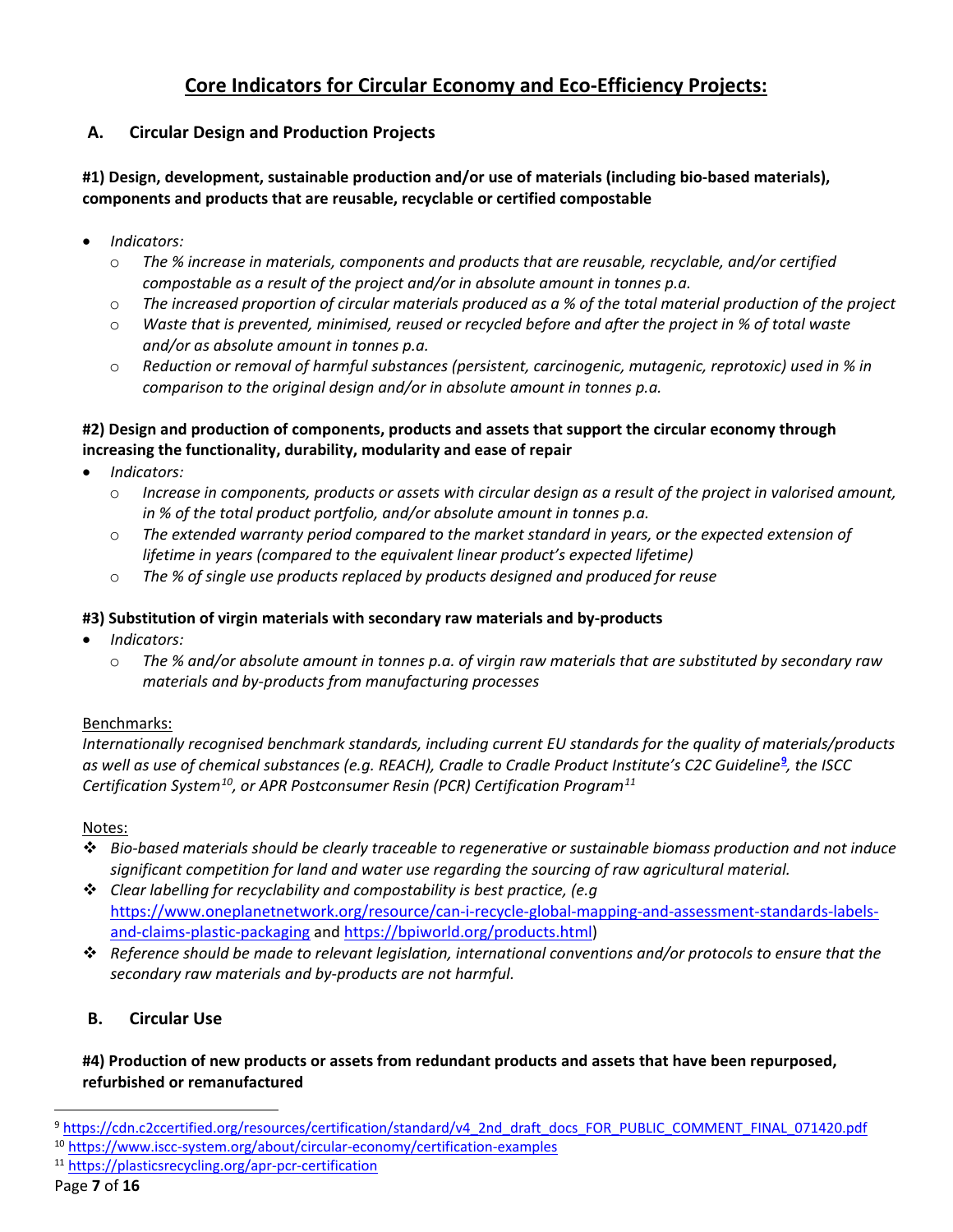- *Indicators:*
	- o *Increase in products or parts derived from redundant products or components in valorised amount, in % of the total product portfolio, and/or in absolute amount in tonnes p.a.*
	- o *Increase in the number of end-of-design life or redundant immovable assets that have been refurbished and/or repurposed and/or area in m²*
	- o *Redundant products that have been repurposed, refurbished or remanufactured as a result of the project as a % of total products to be discarded and/or in absolute amount in tonnes p.a.*
	- o *The expected extension of lifetime in years (compared to the equivalent linear product's expected lifetime)*

## Notes:

 *Efforts to promote the life extension of products or assets must not compromise the ability to: i) recover or recycle the products/movable assets or their associated materials at the end of a new life-cycle ii) disassemble the immovable asset(s) (buildings/infrastructure/facilities) and reuse/recycle their associated materials at the end of life and*

*iii) align with the fundamental environmental goals of minimising energy use and reducing pollution.*

- *Refurbished/remanufactured products/movable assets should meet a generally accepted specific international standard including current EU standards (as new condition in the case of remanufactured products/assets) and accompanied by relevant warranties for the refurbished assets*
- *Refurbishing/remanufacturing of products/movable assets should retain a substantial proportion of the original components/parts/products/assets*

# **C. Circular Value Recovery**

# **#5) Development and sustainable production of new materials from secondary raw materials, by-products and/or waste**

- *Indicators:*
	- o *New materials derived from secondary raw materials, by-products and/or waste in % compared to total production capacity, and/or in absolute amount in tonnes p.a.*
	- o *Annual absolute (gross) amount of secondary raw materials, by-products and/or waste that is recovered[12](#page-7-0) in tonnes p.a. and/or in % of total waste that will be used to develop new materials*

## Notes:

 *New materials should be of the same or similar quality and/or suitable for the same or equivalent application as those made from virgin raw materials*

# **#6) Recovery, recirculation and valorisation of biodegradable waste and/or by-products (including through anaerobic digestion) for food, feed nutrients, fibres, fertilisers, and, where legally allowed in the relevant country, cosmetics and medicals**

- *Indicators:*
	- o *Annual absolute (gross) amount of biodegradable waste, digestate and compost that is recovered6 in tonnes p.a. and/or in % of total waste*
	- o *Amount of food, feed nutrients product, fibres or fertiliser produced from biodegradable waste and/or byproducts in tonnes p.a. or in valorised amount*
	- o *Annual absolute amount of secondary raw materials and chemicals recovered in tonnes p.a.*

# Benchmarks:

 *Internationally recognised benchmark standards including current EU standards for allowable biomass extraction to avoid soil degradation*

<span id="page-7-0"></span> $12$  This excludes energy recovery through waste-to-energy generation.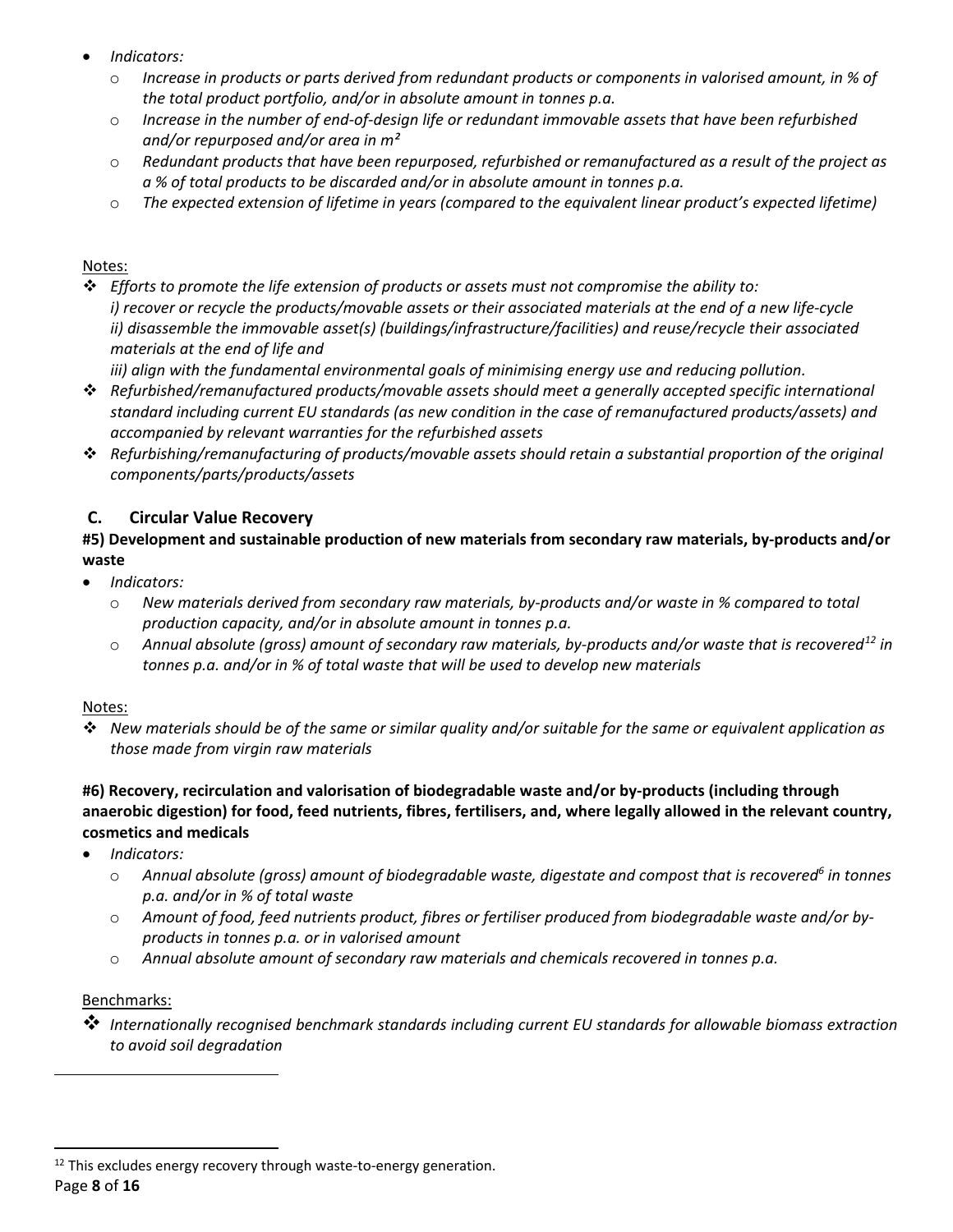# **D. Circular Support and Products**

**#7) Circular support through tools and services (e.g. sharing platforms and digital infrastructure/software) that enable circular economy strategies and business models e.g. through re-use and/or sharing**

- *Indicators:*
	- o *Increase in number of clients for tools or services enabling circular economy strategies*
	- o *% increase of annual income derived through tools and services enabling circular economy*

#### **#8) Eco-efficient products**

- *Indicators:*
	- o *The increase in number of products and/or the share of production awarded an internationally recognised eco-label, or energy, eco-efficiency or other relevant environmental certification*

#### Benchmarks:

 *Relevant environmental certification, such as the Nordic eco-label, EU eco-label, FSC PEFC, Cradle to Cradle Blue Angel and ISO 14021, that serves to recognise products that have a smaller environmental footprint over their lifecycle than other products serving the same use.*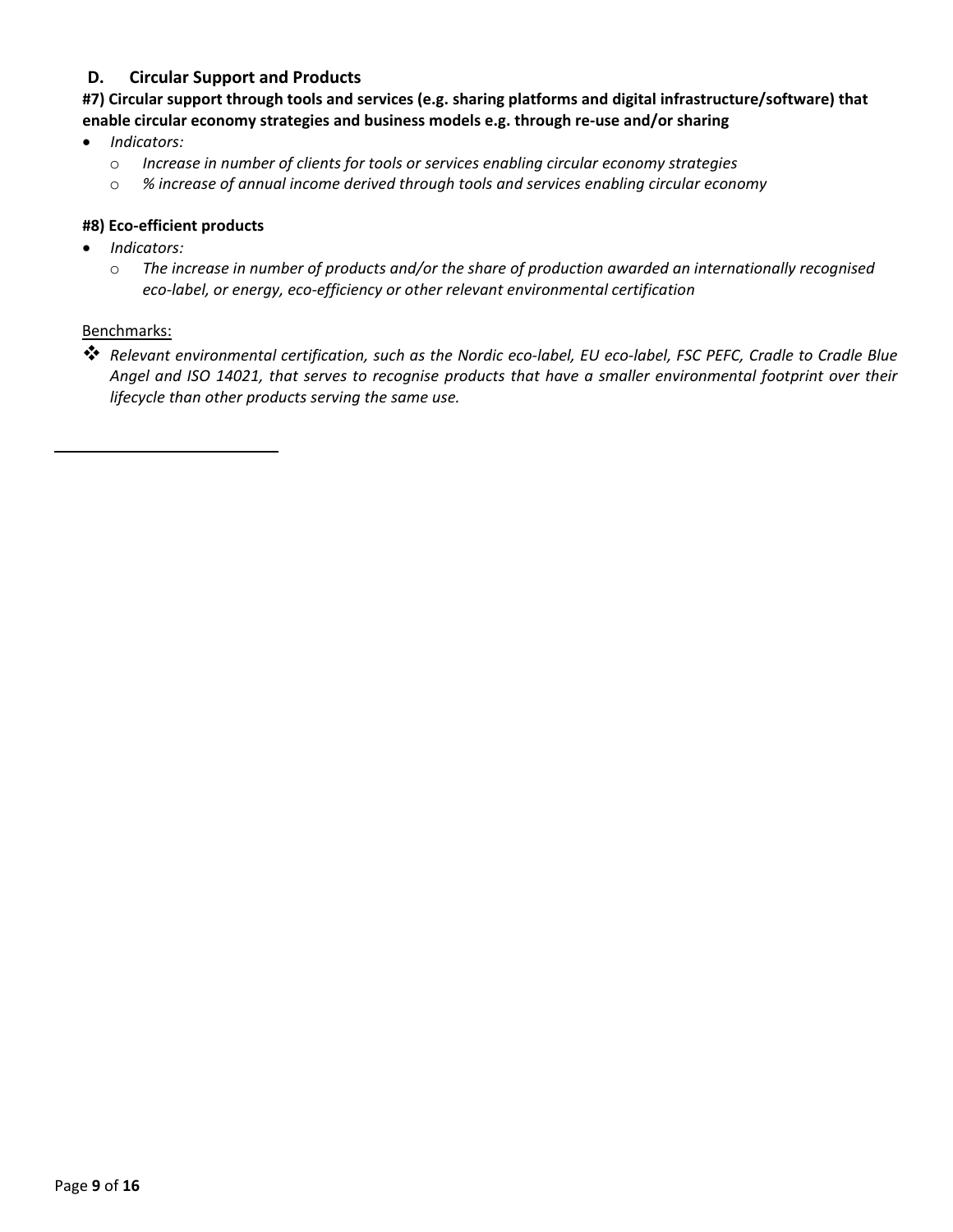# **Other Sustainability Indicators for Circular Economy and Eco-Efficiency Projects:**

#### **#1) Rehabilitation of contaminated or depleted areas and brownfield sites**

- *Indicators:*
	- o *Rehabilitated areas in km², and the share of which is redeveloped for the same or other use in %*
	- <sup>o</sup> *Reduction in contaminant levels in mg contaminant kg⁻¹ soil*

#### **#2 Reuse/recycling of wastewater**

- *Indicators:*
	- <sup>o</sup> *Annual absolute (gross) amount of treated wastewater reused/recycled before and after the project in m³/a*

# **#3 Reduction in carbon intensity through the manufacture of circular economy and/or eco-efficient products and/or through the provision of services that enable circular economy strategies and business models**

- *Indicators:*
	- <sup>o</sup> *Reduction in carbon intensity of service in tCO₂eq/unit of service*
	- <sup>o</sup> *Reduction in lifecycle GHG emissions of materials through reuse, recycling or composting*

#### **#4 Reduction in air pollution in circular economy and/or eco-efficient production**

- *Indicators:*
	- <sup>o</sup> *Reduction of NOx or SOx or particulates (PM2.5 and PM 10) or VOC before and after the project*

#### **#5 Components and processes that are deemed closed loop recycling**

- *Indicator:*
	- <sup>o</sup> *Number of components/processes or as percentage share of the portfolio or of total production*

#### **#6 Improvements in recycling to meet virgin material quality (e.g. for food grade containers)**

- *Indicator:*
	- o *Number of recycling cycles that the recycled material can withstand*
	- <sup>o</sup> *% of new products that meet virgin material quality (e.g. eligible food grade packaging)*

#### **#7 Components produced through additive manufacturing (3D printing)**

- *Indicator:*
	- <sup>o</sup> *Number of components or as percentage share of the portfolio or of total production*

#### **#8 Patent applications/commercialisation of patent applications for eco-efficient/circular economy products**

- *Indicator:*
	- <sup>o</sup> *Number of patent applications/number of commercialised patent applications*

#### **#9 Corporate focus on the design of eco-efficient/circular economy products**

- *Indicator:*
	- o *% of corporate workforce dedicated to eco-design*
	- <sup>o</sup> *Number of employees trained in circular economy and/or ecodesign*

#### **#10 Collection of products from customers for recycling and/or refurbishment**

- *Indicator:*
	- <sup>o</sup> *Number of used products collected from customers for recycling and/or refurbishment*

#### **#11 Improved industrial symbiosis and product sharing through clarity of disclosures**

- *Indicator:*
	- o *% of products covered by ingredients' disclosure/ingredients' passport*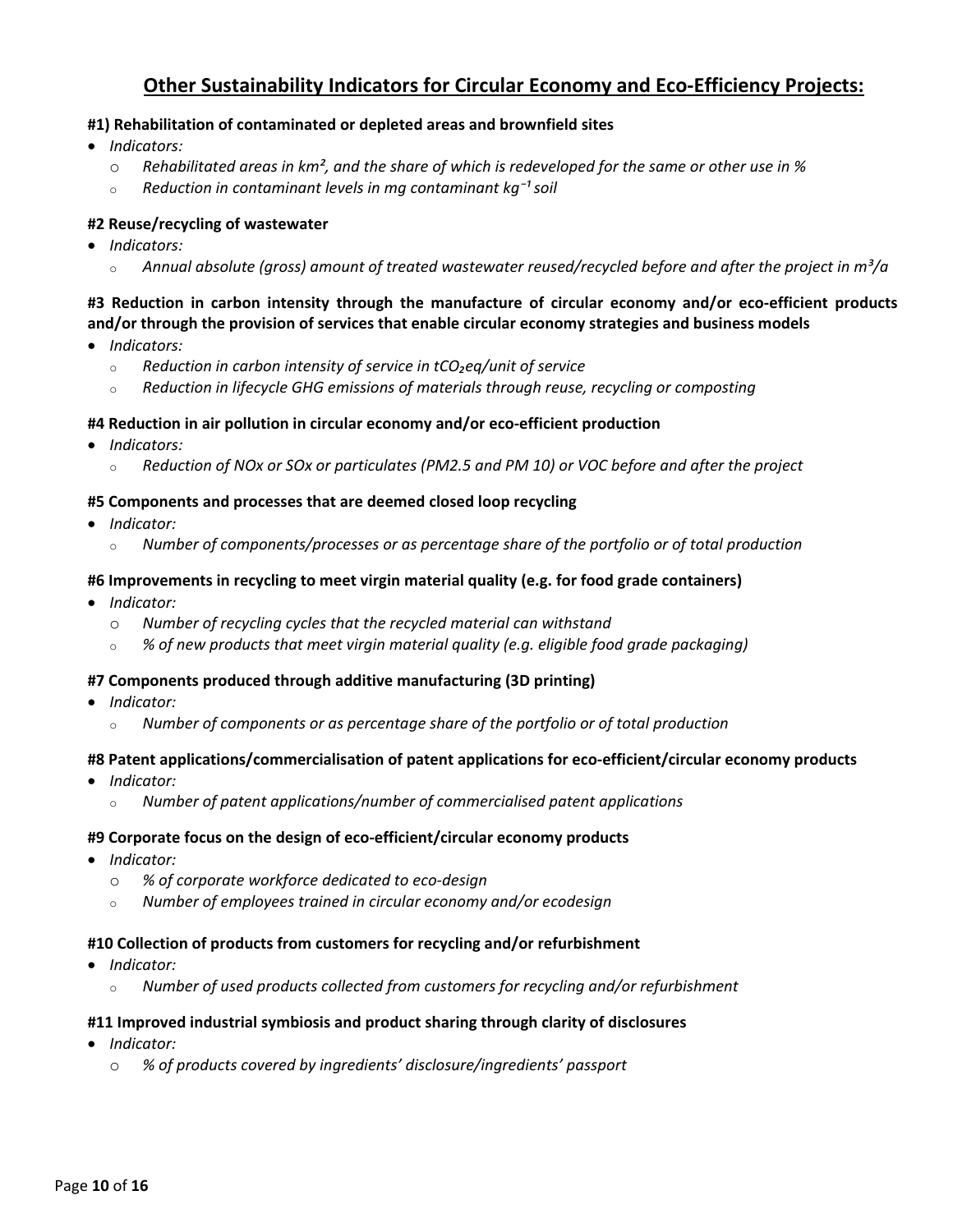# **Glossary of Terms Used for Circular Economy and Eco-Efficiency Projects:**

**Bio-based inputs:** Inputs of biological origin excluding inputs embedded in geological and/or fossilised formations.

**Biodegradable waste:** Any organic matter or residue capable of undergoing anaerobic or aerobic decomposition from municipal, commercial, industrial or agricultural sources, including (i) biodegradable garden and park waste, food and kitchen waste from households, offices, restaurants, retail premises and comparable waste from food processing plants; (ii) organic by-products from agriculture, aquaculture, fisheries, forestry and related industries; and (iii) organic sludge.

**Circular Value Recovery:** Recovering secondary raw materials and other valuable by-products from waste and redundant products to reuse as new products/materials thereby replacing virgin materials.

**Closed loop recycling:** Products returned to circulation for reuse of the materials or components keeping the original properties.

**Contaminated areas:** Areas which are polluted by contaminants including heavy metals (such as lead, arsenic, mercury), or organic pollutants.

**Downcycling:** Recycling a product/material into one of lower quality and functionality.

**Eco-efficient products:** Products that have a smaller environmental footprint over their life-cycle than other products serving the same use, and which meet the criteria of internationally recognised eco-labels or other relevant environmental certifications.

**High-quality circularity:** Materials, components or products that derive from reused or recycled sources and that can be used for longer and/or with greater intensity than the industry average for the relevant material, component or product.

**Industrial symbiosis:** Engaging traditionally separate industries in a collective approach involving physical exchange of materials, energy, water, and/or by-products in order to collectively optimise material and energy use at efficiencies beyond those achievable by any individual process alone.

**Life cycle assessment:** An impact evaluation of all relevant energy, material inputs and environmental releases associated with each process, component product, and/or service over the cycles of design, production, use, consumption and disposal.

**Recover:** Recovering materials from waste for the purpose of replacing other (virgin) materials.

**Recycle:** Recovering materials from waste for reprocessing into new products, materials or substances with a high-quality circularity of materials favoured over downcycling, and with energy recovery excluded.

**Redundant products:** Products that are not in use anymore but would still work or have become completely nonfunctional.

**Refurbish:** Restoring, reconditioning and updating an old product to a requisite quality.

**Remanufacture:** Reusing and refurbishing parts of a discarded products for a new product with the same function, or repurpose the product or part for a new product with a different function without compromising the quality and functionality of the product, such that a remanufactured component is in as-new condition with the same warranty as a new component.

**Repair:** Restore to working order and maintain a product in its original function.

**Reuse:** Reusing a product or component in its original function.

**Secondary raw materials:** Waste material which has been recycled and injected back into use as productive material.

**Sustainable biomass**: Any type of organic matter, including plant or animal materials, residues and waste that is cultivated and harvested in a sustainable manner.

**Sustainable production**: Manufacture of products that incorporates best practices to minimise resource use, pollution and waste generation.

Page **11** of **16 Upcycling:** Process of transforming by-products, waste materials, useless, or unwanted products into new materials or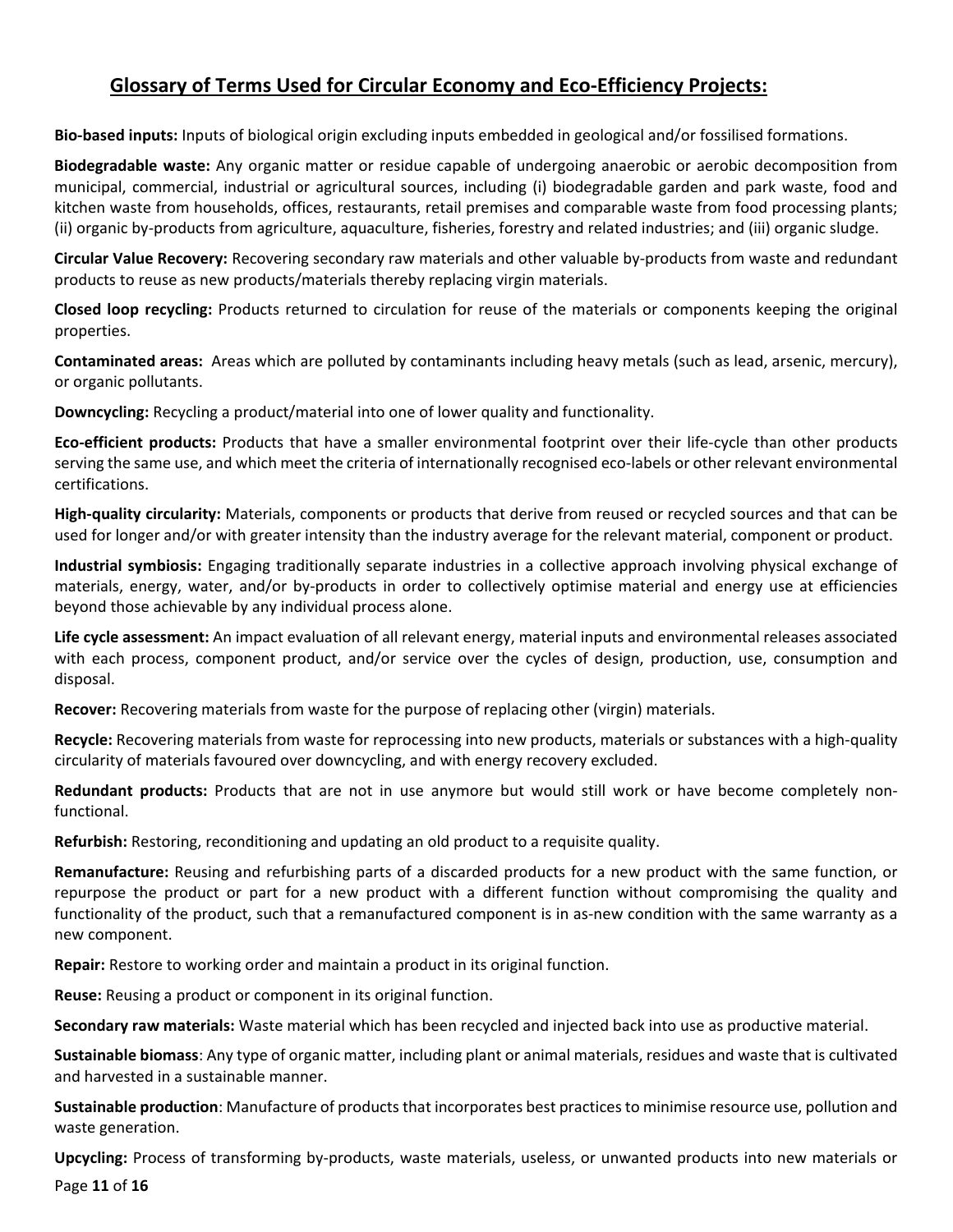products perceived to be of greater quality and increased functionality.

**Virgin materials:** Materials in unprocessed or minimally processed states.

**Waste:** Unwanted materials or substances, including electronic waste (e-waste).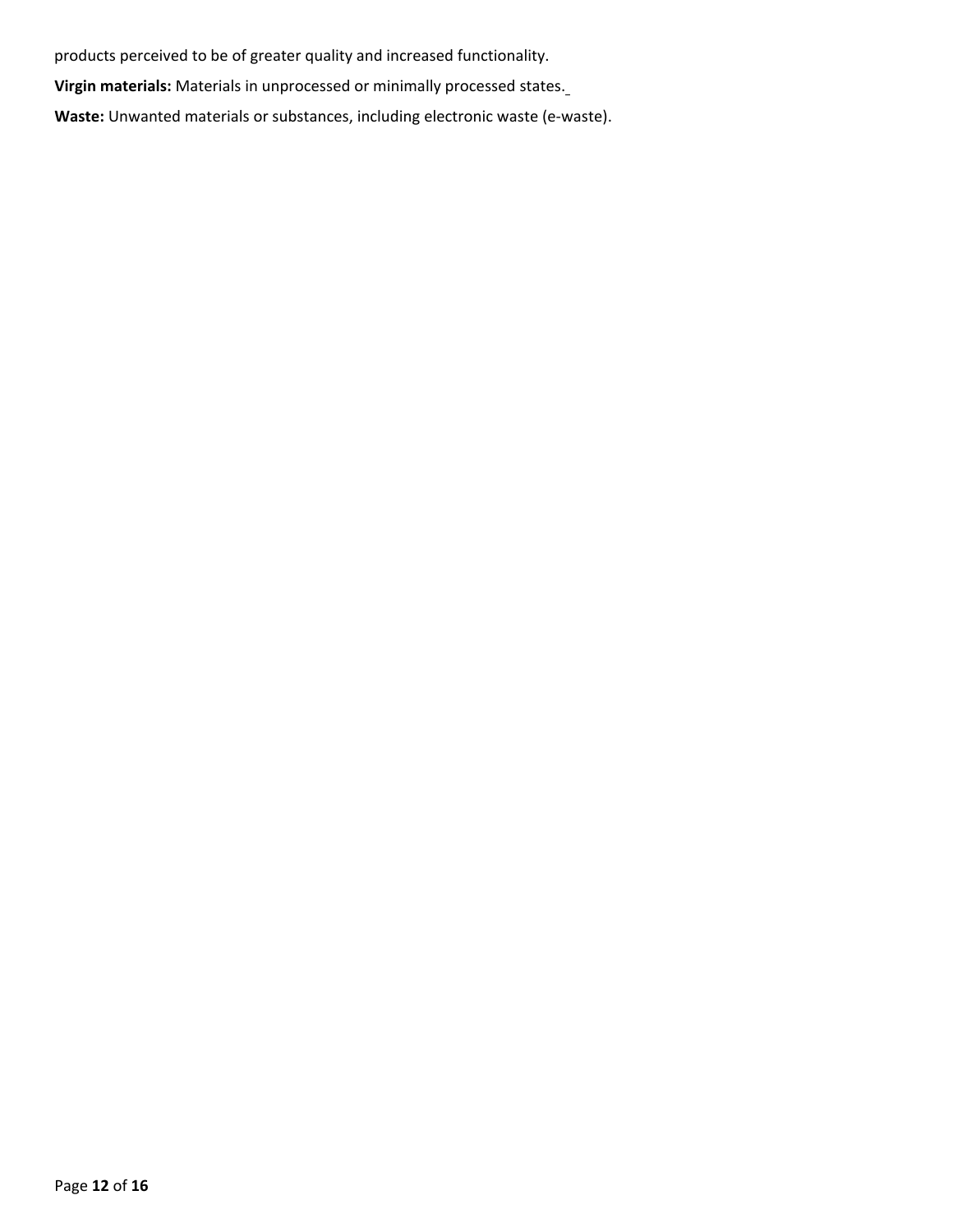*Note: Given the range of core indicators recommended for several use cases in the chapter on circular economy and/or eco-efficient projects, issuers are welcome to fill in the indicators relevant to their quantitative reporting when using below templates.*

| Illustrative Summary Template for Project-by-Project Report: |  |  |  |
|--------------------------------------------------------------|--|--|--|
|--------------------------------------------------------------|--|--|--|

| <indicator z=""></indicator>  | <b>Other Indicators</b>  |
|-------------------------------|--------------------------|
| e.g.                          |                          |
| Virgin raw materials that are |                          |
| substituted by secondary raw  |                          |
| materials and by-products     |                          |
| from manufacturing            |                          |
| processes                     |                          |
| in tonnes p.a.                |                          |
|                               |                          |
|                               |                          |
|                               |                          |
|                               | e.g. Number of recycling |
|                               | cycles that the recycled |
|                               | material can withstand,  |
|                               | Number of patent         |
|                               | applications for CE      |
|                               | products, etc.           |
|                               | XX                       |

| <b>Circular Use</b><br>projects | Signed<br>Amount<br>a/ | <b>Share of Total</b><br>Project<br><b>Financing</b><br>b/ | <b>Eligibility for</b><br>green bonds | <b>Circular</b><br><b>Economy</b><br>component | <b>Allocated</b><br>Amount<br>c/ | Project<br>lifetime<br>d/ |                           | <indicator x=""><br/>e.g.<br/>Increase in products or parts<br/>derived from redundant<br/>products or components</indicator> |                      | <indicator y=""><br/>e.g.<br/>Redundant products that have<br/>been repurposed, refurbished or<br/>remanufactured</indicator> |                | <indicator z=""><br/>e.g.<br/><b>Expected extension</b><br/>of lifetime</indicator> | <b>Other Indicators</b>                                                                         |
|---------------------------------|------------------------|------------------------------------------------------------|---------------------------------------|------------------------------------------------|----------------------------------|---------------------------|---------------------------|-------------------------------------------------------------------------------------------------------------------------------|----------------------|-------------------------------------------------------------------------------------------------------------------------------|----------------|-------------------------------------------------------------------------------------|-------------------------------------------------------------------------------------------------|
| Project name<br>f/              | currency               | %                                                          | % of signed<br>amount                 | % of signed<br>amount                          | currency                         | in years                  | in<br>valorised<br>amount | %                                                                                                                             | in<br>tonnes<br>p.a. | %                                                                                                                             | in tonnes p.a. | in years                                                                            |                                                                                                 |
| e.g. Project 1                  | XX                     | XX                                                         | XX                                    | XX                                             | XX                               | XX                        | XX                        | XX                                                                                                                            | XX                   | XX                                                                                                                            | XX             | XX                                                                                  | e.g. Number of<br>components and<br>processes that are<br>deemed closed loop<br>recycling, etc. |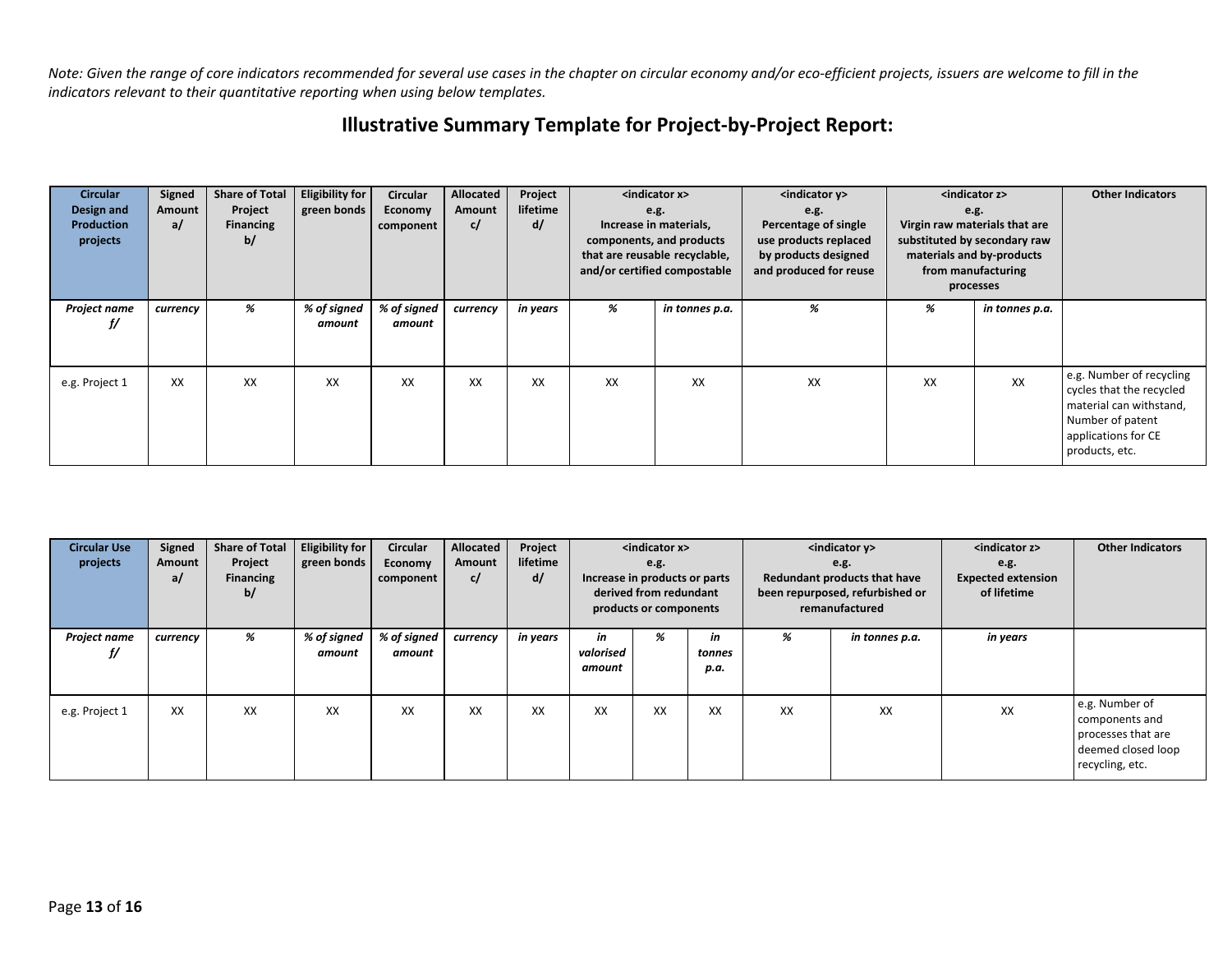| <b>Circular</b><br>Value<br>Recovery<br>projects | Signed<br>Amount<br>a/ | <b>Share of Total</b><br>Project<br><b>Financing</b><br>b/ | <b>Eligibility for</b><br>green bonds | Circular<br>Economy<br>component | Allocated<br>Amount<br>c/ | Project<br>lifetime<br>d/ |    | <indicator x=""><br/>e.g.<br/>New materials derived from<br/>secondary raw materials, by-<br/>products and/or waste</indicator> |    | <indicator y=""><br/>e.g.<br/>Biodegradable waste, digestate<br/>and compost that is recovered</indicator> | <indicator z=""><br/>e.g.<br/>Secondary raw<br/>materials and<br/>chemicals<br/>recovered</indicator> | <b>Other Indicators</b>                                                                                                  |
|--------------------------------------------------|------------------------|------------------------------------------------------------|---------------------------------------|----------------------------------|---------------------------|---------------------------|----|---------------------------------------------------------------------------------------------------------------------------------|----|------------------------------------------------------------------------------------------------------------|-------------------------------------------------------------------------------------------------------|--------------------------------------------------------------------------------------------------------------------------|
| Project name<br>∬                                | currency               | %                                                          | % of signed<br>amount                 | % of signed<br>amount            | currency                  | in years                  | %  | in tonnes p.a.                                                                                                                  | %  | in tonnes p.a.                                                                                             | in tonnes p.a.                                                                                        |                                                                                                                          |
| e.g. Project 1                                   | XX                     | XX                                                         | XX                                    | XX                               | XX                        | XX                        | XX | XX                                                                                                                              | XX | XX                                                                                                         | XX                                                                                                    | e.g. Percentage of new<br>products that meet<br>virgin material quality<br>(e.g. eligible food grade<br>packaging), etc. |

| <b>Circular</b><br>Support and<br><b>Products</b><br>projects | Signed<br>Amount<br>a/ | <b>Share of Total</b><br>Project<br><b>Financing</b><br>b/ | <b>Eligibility for</b><br>green bonds | Circular<br><b>Economy</b><br>component | Allocated<br>Amount<br>c/ | Project<br>lifetime<br>d/ | Increase in number<br>of clients for tools or<br>services enabling<br>circular economy<br>strategies | Increase of annual<br>income derived<br>through tools and<br>services enabling<br>circular economy |                       | Increase in number of products<br>and/or the share of production<br>awarded an internationally<br>recognised eco-label, or energy,<br>eco-efficiency or other relevant<br>environmental certification | <b>Other Indicators</b>                                                     |
|---------------------------------------------------------------|------------------------|------------------------------------------------------------|---------------------------------------|-----------------------------------------|---------------------------|---------------------------|------------------------------------------------------------------------------------------------------|----------------------------------------------------------------------------------------------------|-----------------------|-------------------------------------------------------------------------------------------------------------------------------------------------------------------------------------------------------|-----------------------------------------------------------------------------|
| Project name<br>f/                                            | currency               | %                                                          | % of signed<br>amount                 | % of signed<br>amount                   | currency                  | in years                  | in absolute number                                                                                   | in absolute number                                                                                 | in absolute<br>number | %                                                                                                                                                                                                     |                                                                             |
| e.g. Project 1                                                | XX                     | XX                                                         | XX                                    | XX                                      | XX                        | XX                        | XX                                                                                                   | XX                                                                                                 | XX                    | XX                                                                                                                                                                                                    | e.g. Percentage of corporate<br>workforce dedicated to eco-<br>design, etc. |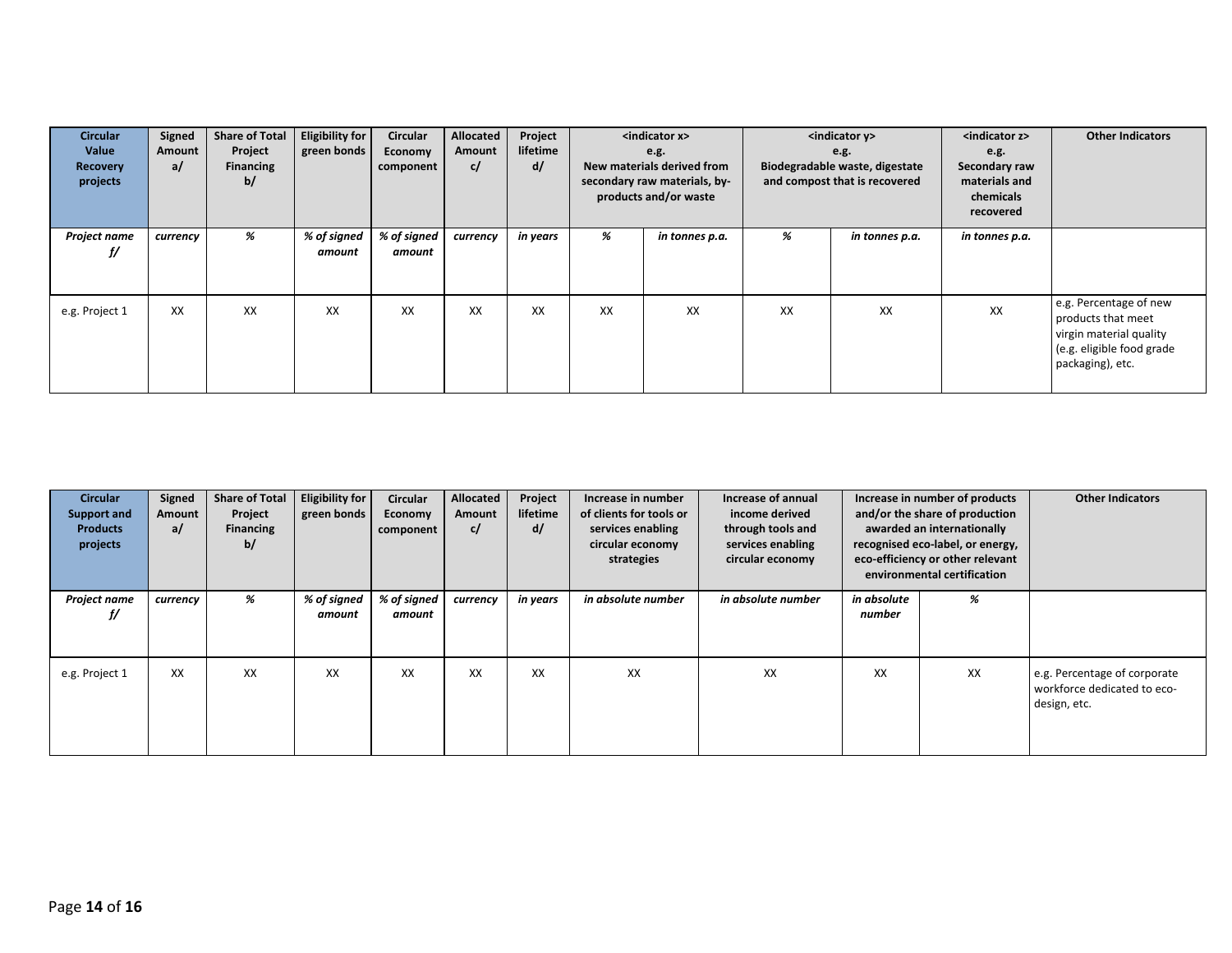| <b>Circular</b><br>Design and<br><b>Production</b><br>portfolios | Signed<br>Amount<br>a/ | <b>Share of Total</b><br>Portfolio<br><b>Financing</b><br>b/ | <b>Eligibility for</b><br>green bonds | <b>Circular</b><br>Economy<br>component | Allocated<br>Amount<br>c/ | Average<br>portfolio<br>lifetime<br>d/ |    | <indicator x=""><br/>e.g.<br/>e.g.<br/>Increase in materials,<br/>components, and products<br/>that are reusable<br/>recyclable, and/or certified<br/>compostable</indicator> |    | $\sim$ indicator y><br><indicator z=""><br/>e.g.<br/>Virgin raw materials that are<br/>Percentage of single<br/>use products replaced<br/>substituted by secondary raw<br/>by products designed<br/>materials and by-products<br/>and produced for reuse<br/>from manufacturing<br/>processes</indicator> |                | <b>Other Indicators</b>                                                                                                                      |
|------------------------------------------------------------------|------------------------|--------------------------------------------------------------|---------------------------------------|-----------------------------------------|---------------------------|----------------------------------------|----|-------------------------------------------------------------------------------------------------------------------------------------------------------------------------------|----|-----------------------------------------------------------------------------------------------------------------------------------------------------------------------------------------------------------------------------------------------------------------------------------------------------------|----------------|----------------------------------------------------------------------------------------------------------------------------------------------|
| Portfolio name                                                   | currency               | %                                                            | % of signed<br>amount                 | % of signed<br>amount                   | currency                  | in years                               | %  | in tonnes p.a.                                                                                                                                                                | %  | %                                                                                                                                                                                                                                                                                                         | in tonnes p.a. |                                                                                                                                              |
| e.g.<br>Portfolio 1                                              | XX                     | XX                                                           | XX                                    | XX                                      | XX                        | XX                                     | XX | XX                                                                                                                                                                            | XX | XX                                                                                                                                                                                                                                                                                                        | XX             | e.g. Number of recycling<br>cycles that the recycled<br>material can withstand,<br>Number of patent<br>applications for CE<br>products, etc. |

| <b>Circular Use</b><br>portfolios | Signed<br>Amount<br>a/ | Share of Total<br>Portfolio<br><b>Financing</b><br>b/ | Eligibility for<br>green bonds | <b>Circular</b><br>Economy<br>component | <b>Allocated</b><br>Amount<br>c/ | Average<br>portfolio<br>lifetime<br>d/ |                           | <indicator x=""><br/>e.g.<br/>Increase in products or parts<br/>derived from redundant<br/>products or components</indicator> |                   | <indicator y=""><br/>e.g.<br/><b>Redundant products that have</b><br/>been repurposed, refurbished<br/>or remanufactured</indicator> |                | <indicator z=""><br/>e.g.<br/><b>Expected extension</b><br/>of lifetime</indicator> | <b>Other Indicators</b>                                                                         |
|-----------------------------------|------------------------|-------------------------------------------------------|--------------------------------|-----------------------------------------|----------------------------------|----------------------------------------|---------------------------|-------------------------------------------------------------------------------------------------------------------------------|-------------------|--------------------------------------------------------------------------------------------------------------------------------------|----------------|-------------------------------------------------------------------------------------|-------------------------------------------------------------------------------------------------|
| Portfolio name                    | currency               | %                                                     | % of signed<br>amount          | % of signed<br>amount                   | currency                         | in years                               | in<br>valorised<br>amount | %                                                                                                                             | in tonnes<br>p.a. | %                                                                                                                                    | in tonnes p.a. | in years                                                                            |                                                                                                 |
| e.g.<br>Portfolio 1               | XX                     | XX                                                    | XX                             | XX                                      | XX                               | XX                                     | XX                        | XX                                                                                                                            | XX                | XX                                                                                                                                   | XX             | XX                                                                                  | e.g. Number of<br>components and<br>processes that are<br>deemed closed loop<br>recycling, etc. |